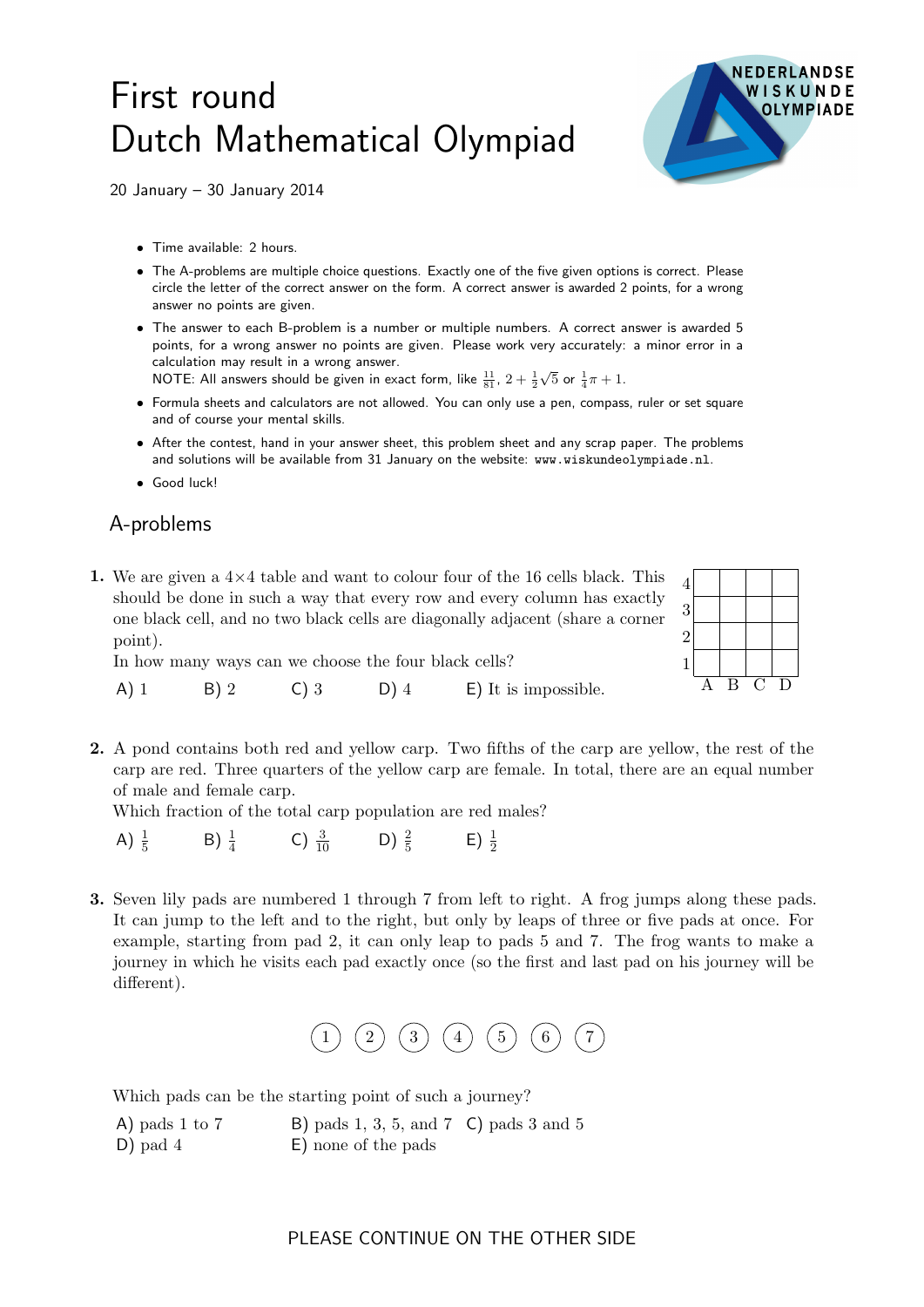4. A square paper ring has height 1, and the sides have length 4. The ring is depicted in the left hand figure. By folding it flat on the tabletop, we get the right hand figure, where ABCD is a square.



What is the length of side AB?

- A)  $\frac{5}{2}$ B) 3 C)  $\frac{7}{2}$  $D)$  4  $E) \frac{9}{2}$
- 5. Tom and Jerry were running a race. The number of runners finishing before Tom was equal to the number of runners finishing after him. The number of runners finishing before Jerry was three times the number of runners finishing after him. In the final ranking, there are precisely 10 runners in between Tom and Jerry. All runners finished the race, and no two runners finished at the same time.

How many runners participated in the race?

A) 22 B) 23 C) 41 D) 43 E) 45

6. A garden with a pond (the black hexagon) will be tiled using hexagonal tiles as in the figure. The tiles come in three colours: red, green and blue. No two tiles that share a side can be of the same colour. In how many ways can the garden be tiled?

A) 3 B) 6 C) 12 D) 18 E) 24

7. In the figure on the right, a quadrilateral ABCD is drawn. The midpoint of side  $AB$  is called  $M$ . The four line segments  $AM$ ,  $BM$ ,  $BC$ , and  $AD$  each have length 8, and the line segments DM and CM both have length 5. What is the length of line segment  $CD$ ? Beware: the figure is not drawn to scale. A) 3 B)  $\frac{40}{13}$  C)  $\frac{25}{8}$  D)  $\frac{16}{5}$  E)  $\frac{13}{4}$ 





8. A motorboat is moving with a speed of 25 kilometres per hour, relative to the water. It is going from Arnhem to Zwolle, moving with the constant current. At a certain moment, it has travelled 42% of the total distance. From that point on, it takes the same amount of time to reach Zwolle as it would to travel back to Arnhem.

What is the speed of the current (in kilometres per hour)?

A) 3 B) 4 C)  $\frac{9}{2}$ <sup>2</sup> D) 5 E) 6